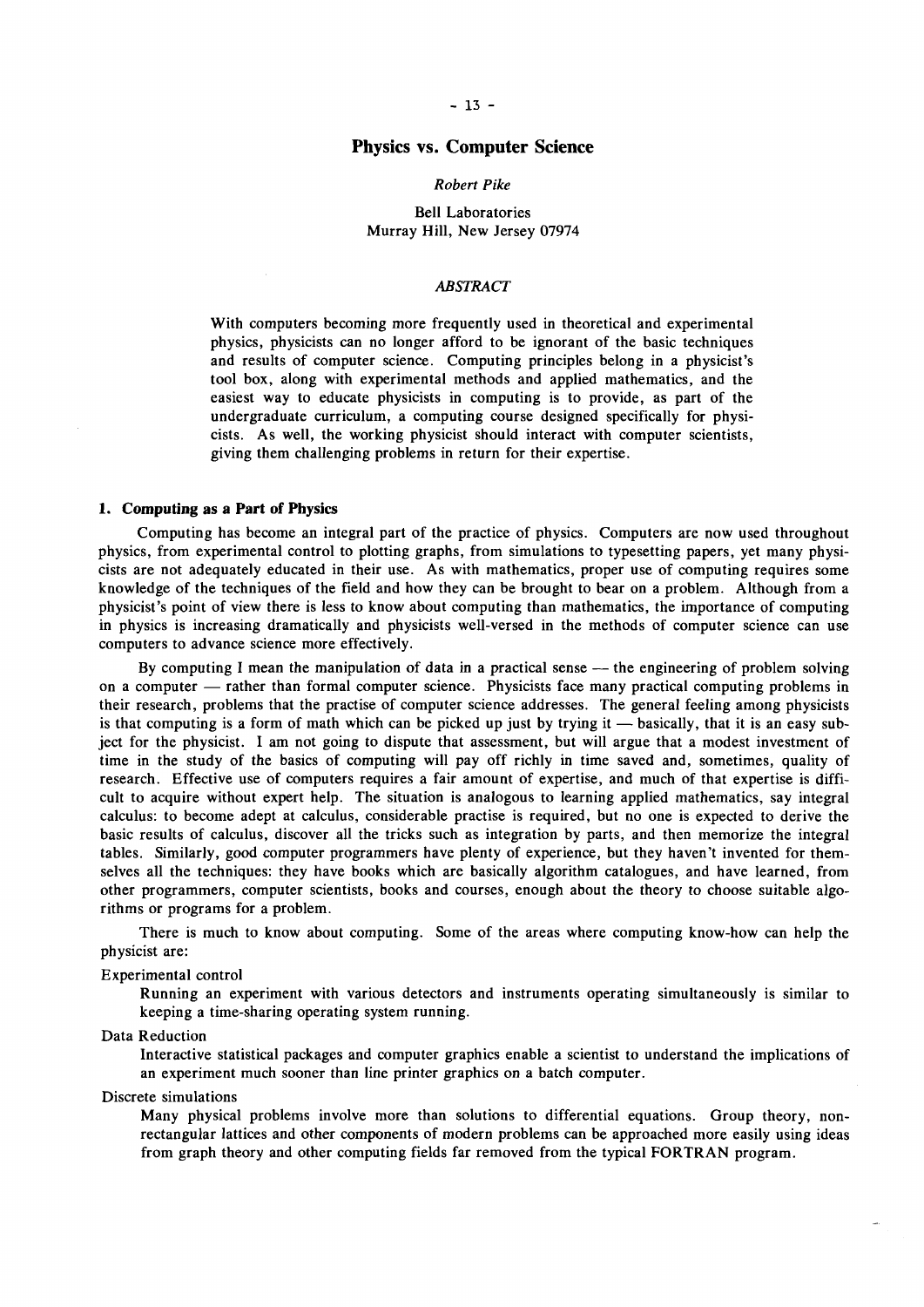### Numerical simulations

Many numerical problems are now considered solved, in the sense that commercial software packages are available that give accurate solutions efficiently.

# Symbolic manipulation

Using computers to solve algebraic problems is more of a computing task than a mathematical one, and using an algebraic manipulation system requires a thorough understanding of the programming art, as well as mathematics.

The techniques of computing belong in a physicist's toolkit, alongside the techniques of instrumentation and applied mathematics. A physicist need not be an expert computer scientist, just as he or she need not be a research mathematician, but well-informed use of computers can be more effective than the ad hoc use that pervades the physics community. Also, knowing what computers can do and how they do it demystifies them. Any result generated by a computer should be regarded with healthy skepticism — the output from an erroneous program does not describe a new physical effect — but a computer can also solve problems that are unmanageable by other means. It is important to be able to criticize constructively research based on computer methods.

Nowadays, many experiments take place largely inside a computer: experimental high-energy physics would be unthinkable without computers to design the apparatus, control the experiment, detect interesting events and reduce the data. Many theoretical ideas are explored by using computer simulations or symbolic manipulation programs to test hypotheses, perform laborious calculations or create worlds inaccessible to experimentalists. But despite the importance of computing to experimental and theoretical methods, the details of the computing procedures used in a problem are rarely published in the literature. Experimental methods are presented in the literature thoroughly enough to permit others to reproduce the experiment, or at least assess its validity, but computing methods are usually dismissed with a phrase such as "computer simulations of the model showed that...." The computing techniques deserve attention in the literature as part of the experimental methods. When a result depends on a computer model or an innovative program, the validity of the result can be assessed only when the programming techniques are presented well enough to critically evaluate them, if not reproduce them. Just as a paper would mention that second-order perturbation theory was used to derive a result, or state which spectrum analyzer generated the plots in a figure, it should name the numerical algorithm or commercial subroutine used to integrate a differential equation, since the accuracy of a result generated by numerical integration depends on the algorithm used. It is not necessary to reproduce the program, just to provide a reference so that the critical reader can assess the suitability of the methods used.

On a related topic, with computers controlling and interpreting so much in modern experiments, the computer methods and programs in an experiment should be designed along with the apparatus and data reduction techniques, not left for a first-year graduate student after the experiment comes on-line. There are important issues in the design of large experiments that depend on understanding of a computer's capabilities for proper solution: questions such as what the interface from the experiment to the controlling processor should be, which data should be collected for later analysis, or how much processing should be done immediately and how much deferred for later analysis. Without some experience in real-time programming, an experimentalist might be surprised that the on-line processing power is insufficient to keep up with the data flowing from the apparatus; for example, the processor may be too busy servicing I/O interrupts keeping the experiment running to perform first-order event rejection.

### **2. The Importance of Data Structures and Algorithms**

A great deal has been written about the suitability of various languages, particularly (in the physics community) FORTRAN, to modern programming problems, so I won't spend much time on the subject. Nonetheless, there are a few points that cannot be overemphasized. FORTRAN is a language of the 1950's. Although FORTRAN was an impressive accomplishment for its time, in the 25 years since its creation, great progress has been made not just in programming languages, but in understanding models of computation and how we use computers. FORTRAN reflects none of that progress, remaining alive primarily because it is the lingua franca of scientific computing, and the vast bulk of existing physics software is written in it. FORTRAN's position is reminiscent of that of Latin in the 18th century, supported more by tradition than merit.

Perhaps the greatest weakness in FORTRAN is the lack of facilities for structuring data. The notion of a data structure is best conveyed by example: In a program simulating an ideal gas, each particle in the gas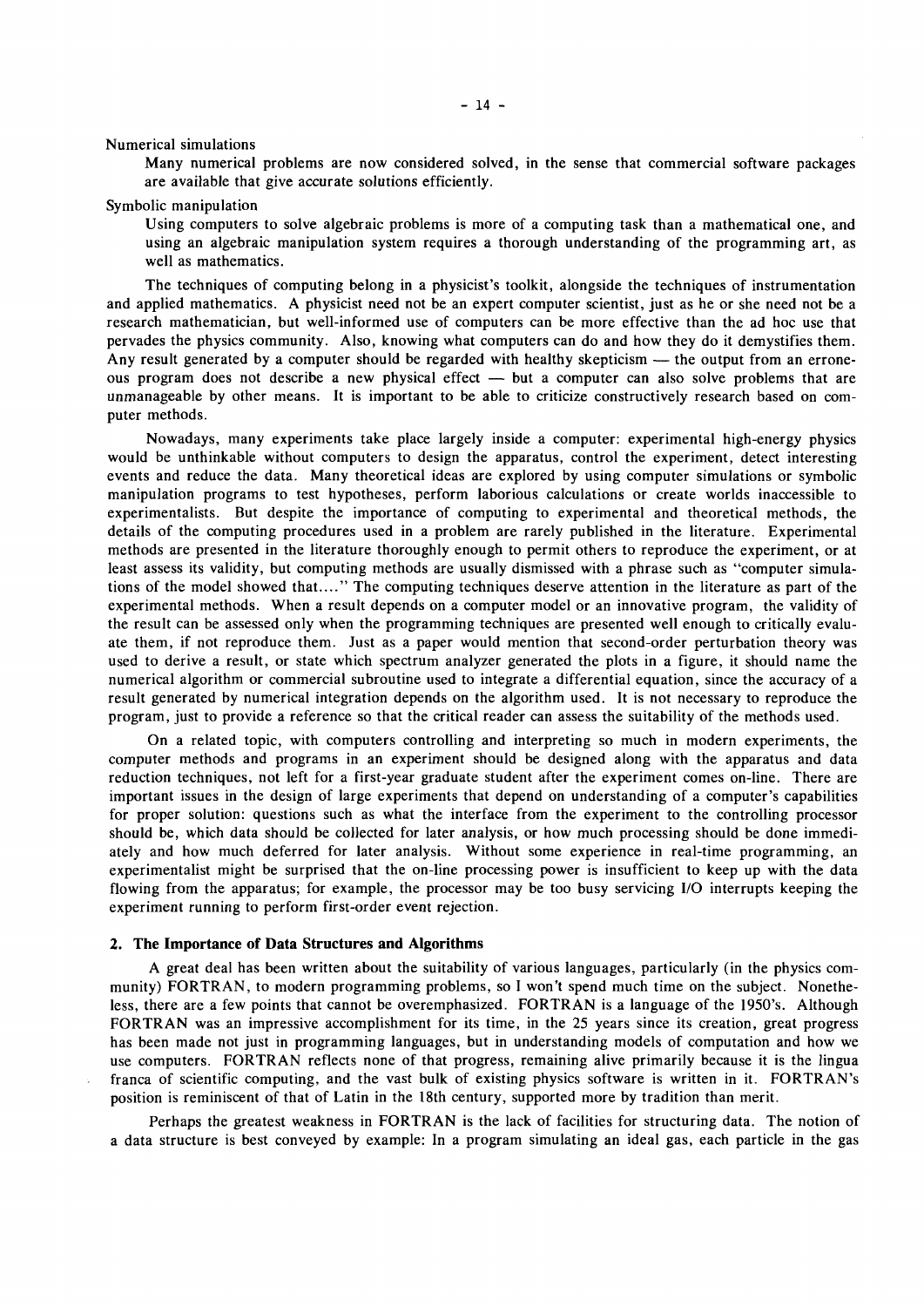**might be described by a position 3-vector, a velocity 3-vector, a mass and some identification of its composition. In FORTRAN, these variables would have to be stored in separate arrays, and a particular particle identified by an index into the arrays. In more modern languages, the variables of each particle can be grouped together in a single structure and treated as a unit. The following data declaration (the language is C) should make the idea clear:** 

**struct Particle {**  float pos[3];<br>float vel[3]; float vel[3];<br>float mass: mass; char comp[10]; };

**The Particle structure contains all the information about a particle in a single place, and the different components of the data have names with mnemonic significance.** 

**It is convenient to have a particle's information localized. For instance, if the program is simulating a chemical process, particles may change in type and number as compounds form or dissociate, and maintaining an array of particles may be difficult in practice. With all the data for a particle in one place — in a Particle structure — the storage for a particle may be allocated dynamically by the language's storage allocator, and returned to the pool of available storage when the particle "dies." Then, a particle is referred to by its address stored in a pointer to the data, and the pointer can be conveniently used to pass all the information about the particle to other parts of the program. Such techniques are difficult to arrange in FORTRAN, which has neither dynamic storage allocation nor pointers.** 

**Using a different data structure for a problem, perhaps a graph instead of an array, can sometimes per**mit use of a more efficient algorithm. A good algorithm can mean the difference between an unsolvable problem and an tractable one. In percolation, the obvious algorithms take time proportional to  $n^2$ , where *n* is the **number of occupied sites in a cluster. Algorithms based on sets and graphs solve the same problem in time proportional to nlogn. Using an optimal algorithm on a cluster with a million sites can reduce a calculation from 50 years of computer time to a few hours (in percolation, clusters must be large to be inside the critical region, the area of physical interest).** 

**The point here is not that the modern ideas make possible computations that were impossible in FOR-TRAN, but that problems can become easier to solve, and the programs easier to write, understand and debug, when expressed in a better language. Many physicists see computers only as what FORTRAN provides to them, but computers can be much friendlier and more flexible. And even if the programming environment supports only FORTRAN, knowledge of what other languages do can dramatically simplify the programming process. For example, many algorithms are most easily expressed recursively, but FORTRAN does not permit recursive subroutines. But if FORTRAN is the only language supported on the computer, there exist tools for converting recursive algorithms into iterative ones, and knowing how to exploit recursion in a problem may lead to a quicker, simpler solution, even if the final program is, of necessity, iterative.** 

**Not all programs are written to solve physics problems directly: many are tools for the programming process. Examples, besides the obvious ones such as compilers and text editors, are libraries of useful numerical subroutines, sorting programs, graph plotting packages and interactive languages for restricted problems such as statistical analysis. Some programming environments make tool-building and tool-using easy. This applies not just to languages, but computing environments: subroutine libraries, operating systems and computer centers. It is often much easier to throw together a few small programs that can collectively perform a task than to write one from scratch. If the problem can be broken into small pieces, some of the subproblems may be solved by available programs, and it will be unnecessary to write a new, large program for each problem. Knowing this, a programmer can make better use of the machine by writing small programs with clean interfaces to other programs — tools — and combining them quickly, perhaps writing a new tool or two, when a new problem arises. Many of the basic tools should already exist in the environment: a programmer should**  *never* **have to write a matrix subroutine or a sorting program. But often the required tool does not exist, and the programmer must create it. If designed carefully, it will fit smoothly into the programmer's tool kit and be useful on other problems.**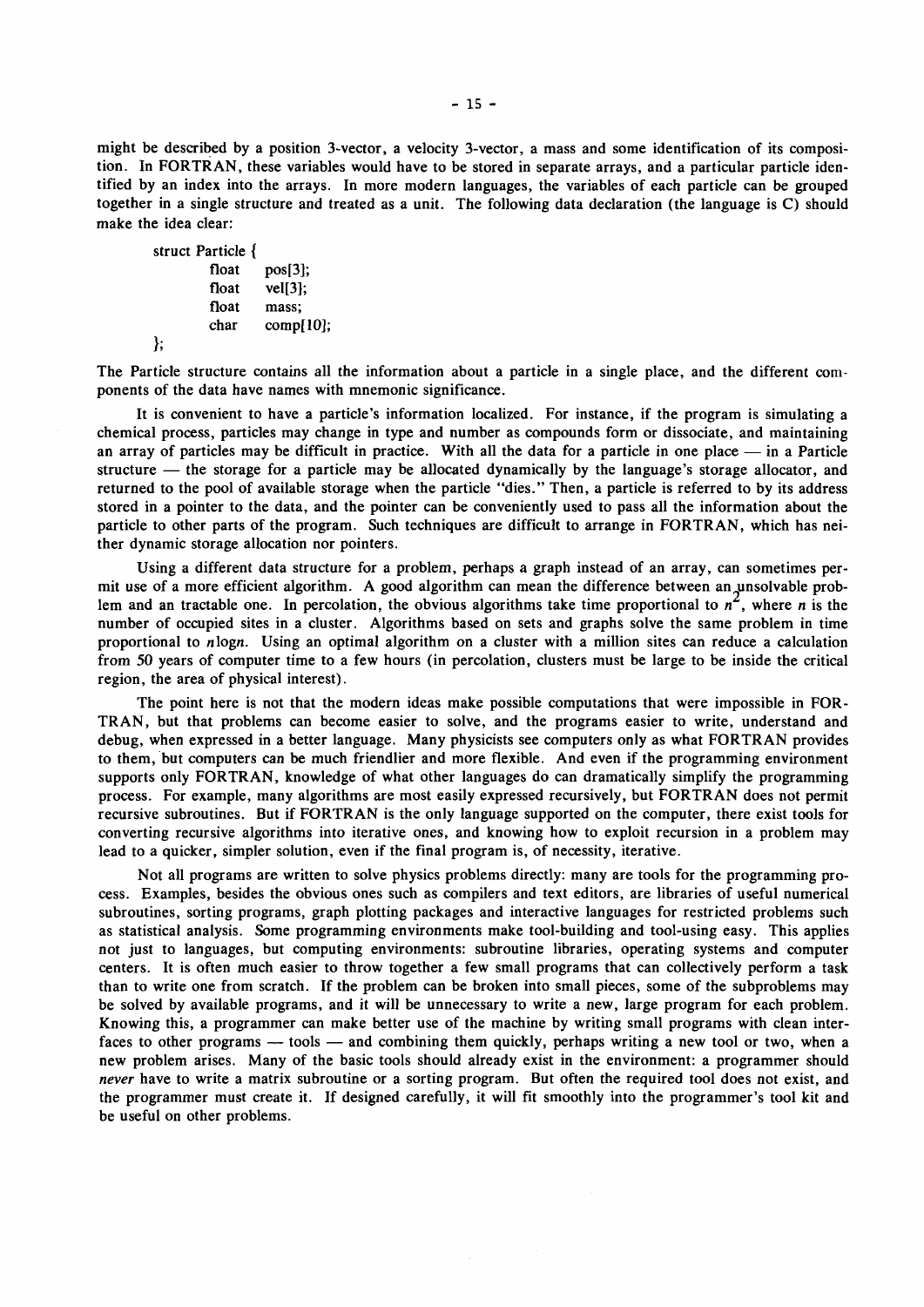As a specific example, the Unix<sup>†</sup> time-sharing system provides a simple mechanism, called a pipe, for **combining programs interactively. Programs typically read some data from a single input, process it, and**  write the result on its output file. The pipe notion is simply a mechanism to connect the output of one pro**gram to the input of another. The syntax is simple:** 

**'A** I **B** I **C** I **D** 

**causes A's output to be processed through B, B's output through C and C's through D. A could be a program that reads a data tape from an experiment and extracts events, putting them into a simple format on its output. B could be a program that recognizes a certain class of event, C might sort the events based on some property, and D could produce a graph of the resulting data. If the right tools are available, a program (a pipeline like this is really a little program) can be put together in a few seconds, to try out some hypothesis. Although each program must read and write data, so there is inherently some loss of efficiency, programmer time is a resource scarcer than computer time; small tools are easier to write and can to combine quickly, leaving most of the work for the machine.** 

### 3. **Education**

**Just as physicists learn mathematics, they must learn some computer science if they are to make proper use of the machines. It is certainly not good enough to take a first-year university course in FORTRAN programming; a physicist must learn some of the basics of computing at a level above that provided by a single, ancient, language. The following is a proposed curriculum for one or two computing courses for physicists:** 

#### **Machine models**

What a computer can do; the notion of an instruction; recursion and iteration; basic complexity theory. **Writing good programs requires some understanding of what computers are, how they perform computation, and how long the computation will take.** 

### **Algorithms and Data structures**

**Basic algorithms; sorting; graph theory; abstract data types. The simplest solution to a problem may be very different from a DO loop, and the data to describe parameters in the problem may be represented poorly by integers or arrays. Some understanding of the basic algorithms and data structures of computer science can make simple solutions easier to find.** 

### **Programming languages and parsing**

**FORTRAN viewed of a language, rather than** *the* **language; Pascal or some other language with data structures; parsing techniques. Learning two or more languages gives a much better understanding of what a computer can do, and how to make it do it. As with the wave and matrix formulations of quantum mechanics, some problems are easier to handle in one language than another. The FORTRAN part of the course should be handled as necessary background, teaching not only how to use FORTRAN but how to avoid it when possible, or at least overcome its inadequacies. Physicists sometimes write special programs that read some input language, and knowledge of parsing theory may help in designing a language that can be easily handled by both the physicist and the computer.** 

### **Numerical Analysis**

**Basic error analysis; what numerical problems computers can solve; where to get subroutines to do the job. It is much more important to give guidelines to finding a solution than to develop the skills to write libraries of numerical analysis subroutines. Physicists must be aware of what problems are solvable by current numerical software, what commercial subroutines are available, and how to express their problems in a form suitable for solution.** 

## **Operating systems and real-time programming**

**The I/O architecture of computers; interrupts; real-time processing; multiprogramming. Modern experiments require computer control, and a physicist needs at least the basic notions of how a computer can control a machine. Interrupts allow a processor to service multiple I/O ports conveniently, but a program which spends much time servicing interrupts may be unable to keep up with the incoming data. Operating systems face the same sorts of problems, and the techniques developed to solve them processes and inter-process communication, buffering, etc. — are directly applicable to real-time control of experiments.** 

t Unix is a trademark of Bell Laboratories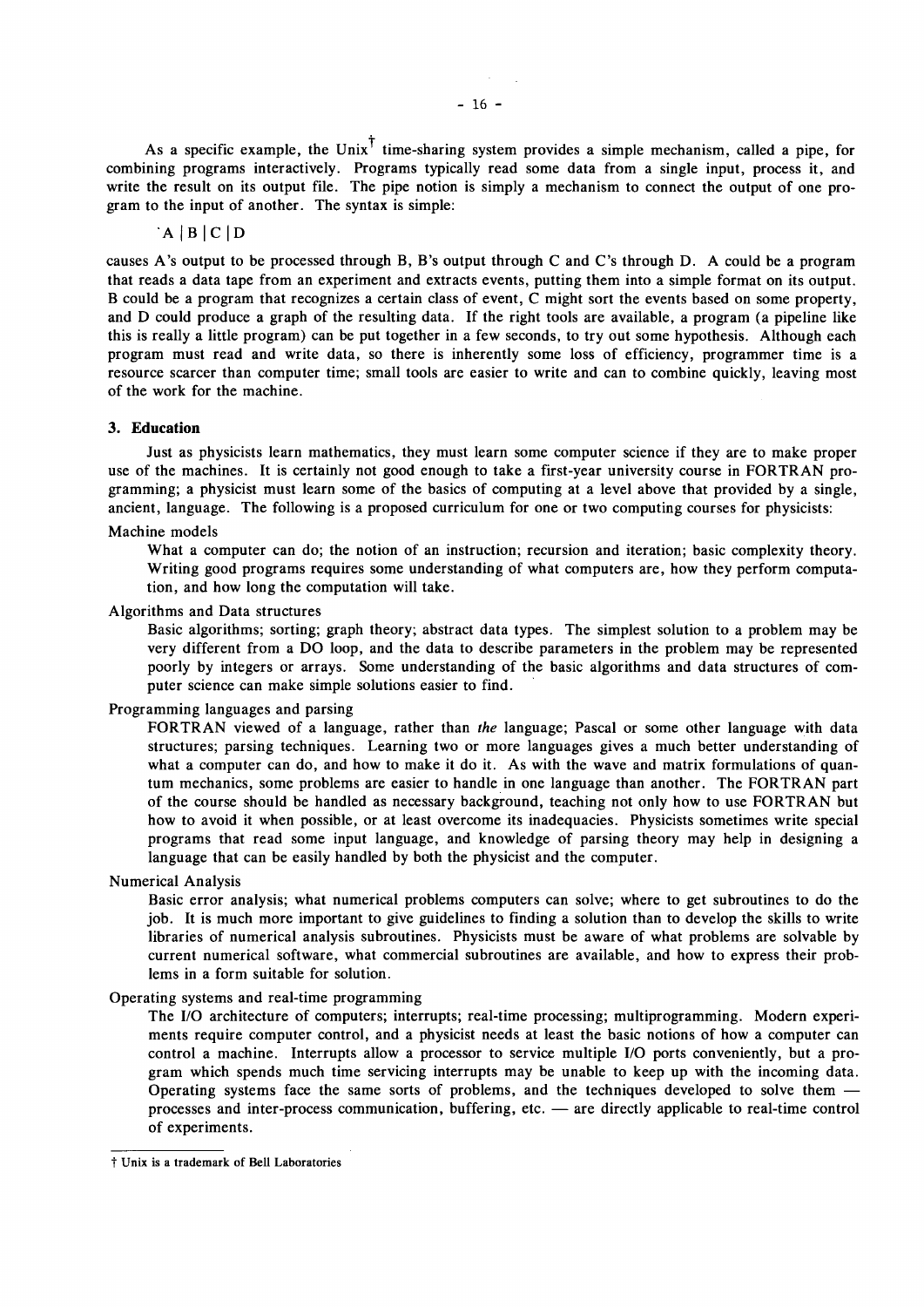## **Graphics**

**Bitmap and vector displays; interactive graphics; data display;** 3**-d graphics. Physics describes the interrelationships between the variables in a system, and graphs are used constantly to present and explore relationships. Computers are good at drawing graphs on paper, but they can also be used interactively to explore dynamically the properties of a function or the parameters of a system in pictorial form. As with numerical methods, familiarity with commercial software is more important than being able to create new graphics packages.** 

**These subjects should be taught in courses specifically designed for physicists, not computer science students.** 

## **4. Communication**

**Along with education goes communication: talking with experts in computing. Computer scientists have solved many problems that arise in physics, and physicists should waste no time solving them again. On the other hand, physics is full of interesting computational problems that computer scientists would find challenging and enriching. More interaction between the disciplines can only help both sides.** 

**Numerical analysts, in particular, are always looking for new problems to solve, and know where to find solutions to old problems. But to get the most out of interacting with a numerical analyst, a physicist must not try to second-guess the solution. A numerical analyst is better, from experience at least, at deciding how to best code a problem for computer solution, and a physicist should spend little time trying to rearrange the problem for simpler solution on a computer. For example, a physicist might try to convert a moving boundary value problem into a more difficult equation with a stationary boundary, unaware that second order moving boundary value problems are basically a solved discipline of numerical analysis.** 

**In summary, computer science has a great deal to offer the practicing physicist, theoretical or experimental, and physicists would do well to add computing techniques to their repertoire of problem-solving methods. The result can be more effective use of computers, and more time free for solving the real problems of physics.** 

## 5. **Acknowledgements**

**The ideas in this paper can hardly be considered my invention; I have just been asked to write them down. Stimulating conversations with Stu Feldman, Norm Schryer and Stephen Wolfram helped me get the ideas into a cogent form, and Al Aho, Charlie Harris, Brian Kernighan, and Doug McJJroy made invaluable comments about early manuscripts.** 

**\* \* \*** 

#### **QUESTION S**

#### MR. M. METCALF CERN

- Q ---> The proposed curriculum was excellent, but unfortunately the contents would change. Therefore the course would have to be repeated at regular intervals.
- A ---> It is often enough to get physicists started on the right road, then they would be able to look after themselves.